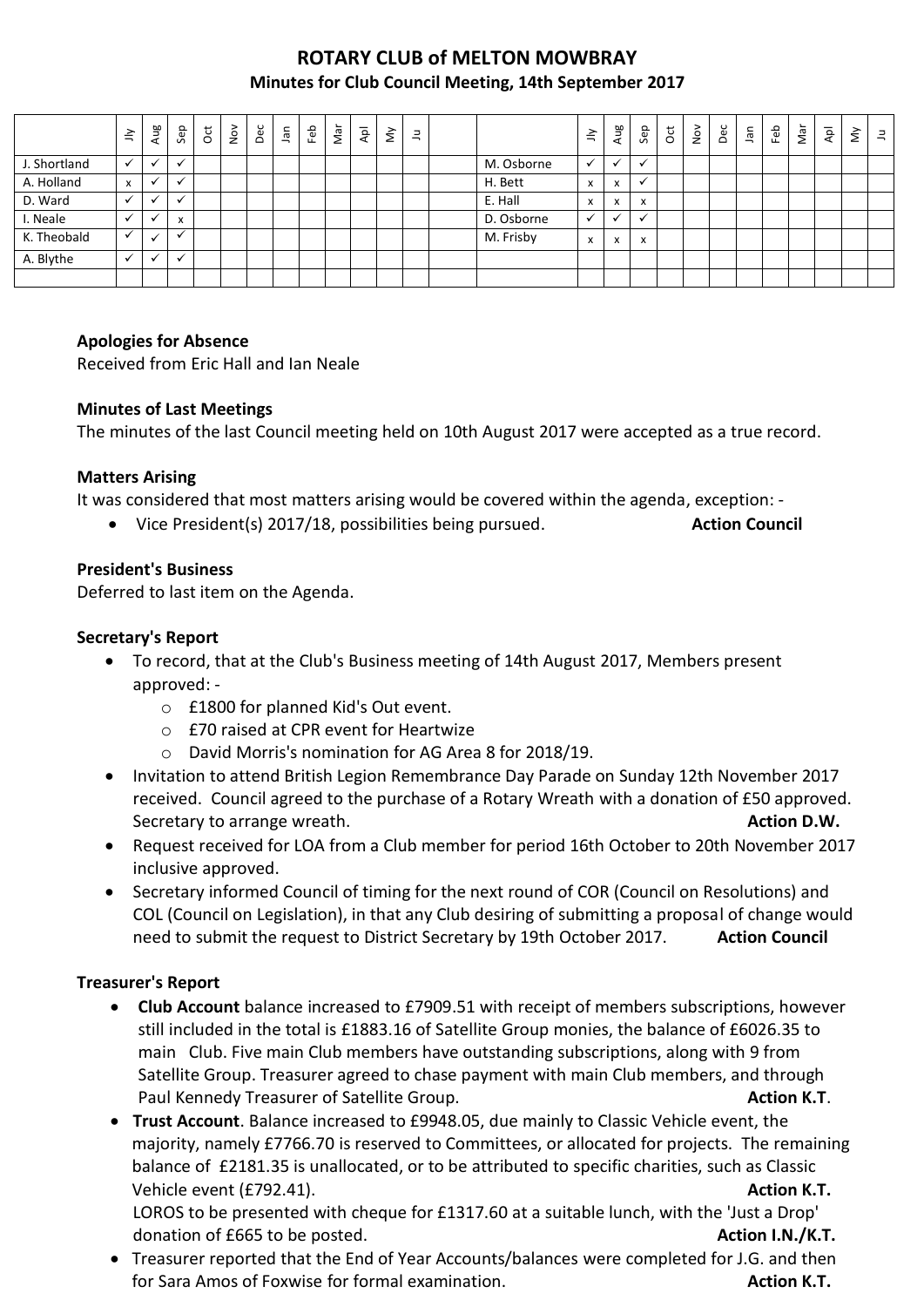# **Diary** for: -

Dates as website calendar.

**Committee Reports.** Most minutes of September's Committee meetings had been circulated to Council Members and are on the Club's website.

# **Club Service**

- **•** Review of Classic Car Event held, summary to be circulated. **Action A.B./I.N.**
- Joint meeting with other Melton Rotary Clubs planned for 30th October 2017, at Melton Bowl's Club, consideration to be given to mixing Club members across tables. **Action A.B.**
- Minor Sports planned for 28th September 2017, 7/8 entered so far. **Action A.B.**
- Christmas Dinner programmed for Monday 18th December 2017 at Sysonby Knoll Hotel, £24.75, details to follow. **Action A.B.**
- Santa Fun Run, leaflets in production ready for circulation to sports, youth Clubs, etc.., Membership to be asked for names of suitable contacts at Business meeting. **Action A.B.**
- Burn's Night Saturday 20th January 2018 under planning. **Action B.A./A.B. Action B.A./A.B.**
- Rotary Cycle Challenge, planned for 3rd June 2018, charities to benefit proposed as Homestart and Cancer Research. **Action A.B. Action A.B. Action A.B. Action A.B. Action A.B.**
- A Choir Concert is now planned in either Baptist Church or Theatre for May 2018, this will be organised as a joint event with Belvoir and Aurora. Rainbows to be considered as one beneficiary of the event. **Action A.B. Action A.B. Action A.B.**
- HiViz tabards, purchase a few spares for general Club use, to be put to Members at Business meeting. **Action J.S.**
- Twin Lakes Wishing Well, publicity for Rotary projects on Well to be enhanced. **Action A.B./P.B**.
- Shelter Box presentation to Club to be programmed.
- Fellowship w/e to Chester under consideration.
- Communications no report, nothing to report.

### **Foundation**

- Shelter Box team contacted for presentation to Club regarding latest design and contents of Shelter Box. **Action S.J./A.B**.
- The 'Club's' original Shelter Box which is in a poor condition has been declared obsolete by Shelter Box team with approval for disposal. Possible use by Scouts in return for Santa Fun Run marquee hire being considered. **Action D.W./E.H. Action D.W./E.H.**
- Foundation lunch at B.M. College restaurant still under review for suitable date. **Action A.B**

# **International** (As report)

- Philippines teacher training, the teachers who travelled to the Philippines to give the training are to speak to the Club on 16th October 2017, about their experiences. **Action D.O.**
- Council agreed to the proposal to use established Shelter Box funds in the International balance, for the purchase of a Shelter Box. **Action D.O./K.T. Action D.O./K.T.**
- There may be a Youth Exchange student from the Philippines visiting the area, if confirmed, a visit to the Melton Clubs is a possibility.
- RIBI Global Giving project being progressed. Further information to follow. Action D.O./J.D.

**Youth** (As report)

- The recent joint Youth meeting defined the programme and established the leadership roles of the projects for the new Rotary Year. **Action E.H.**
- **InterAct.** Planned visit by D.O. to M.V.16 on 19th September 2017 to progress development of the Club. **Action D.O.**